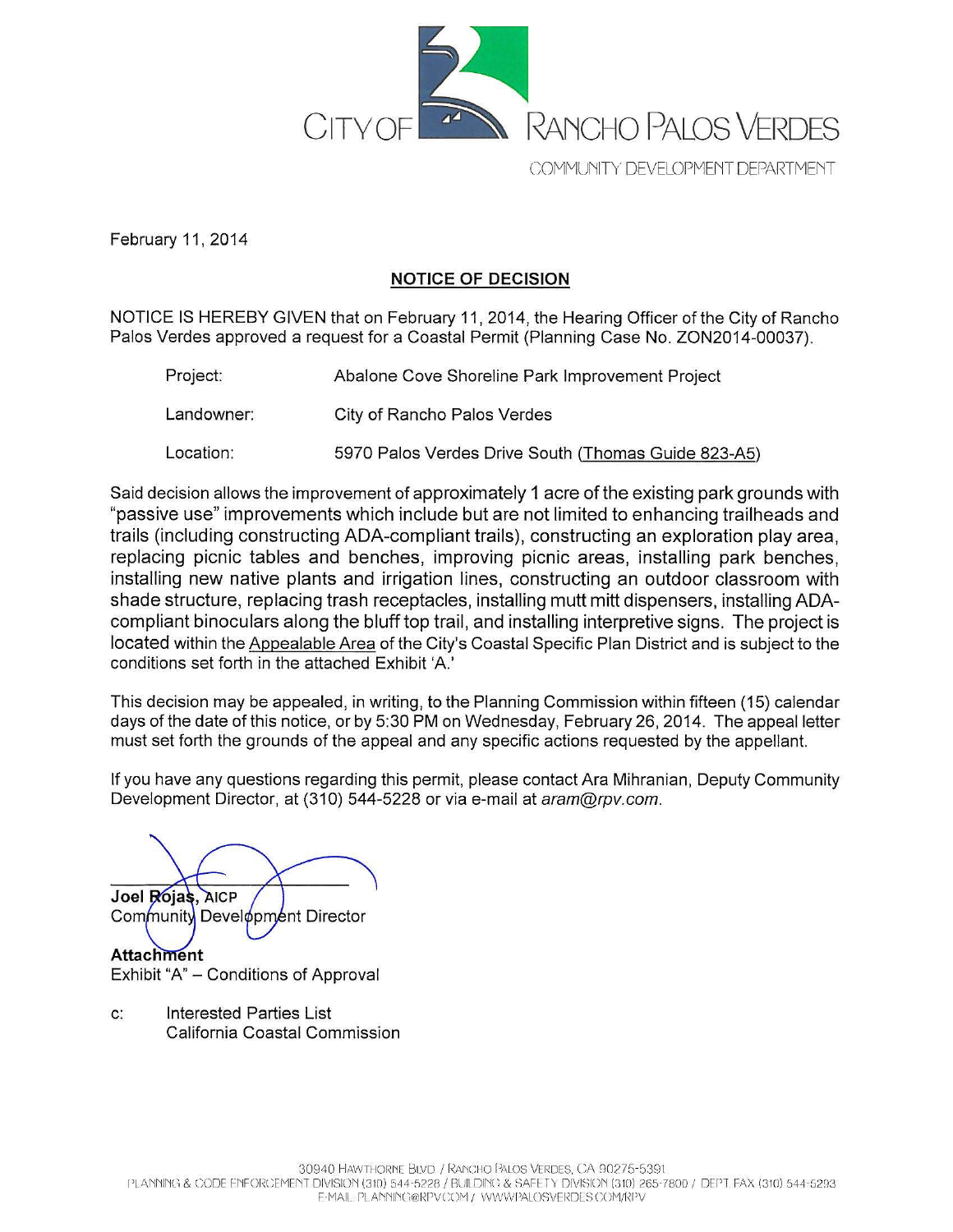## **EXHIBIT 'A' CONDITIONS OF APPROVAL PLANNING CASE NO. ZON2014-00037 ABALONE COVE SHORELINE PARK IMPROVEMENT PROJECT 5970 PALOS VERDES DRIVE SOUTH**

- 1. Approval of this permit shall not be construed as a waiver of applicable and appropriate zoning regulations, or any Federal, State, County and/or City laws and regulations. Unless otherwise expressly specified, all other requirements of the City of Rancho Palos Verdes Municipal Code shall apply.
- 2. Earth movement related to site preparation for the approved improvements shall occur consistent with the plans dated October 11, 2013. Additional grading not shown on the project plans will require a grading permit approval by Planning and Building and Safety Divisions.
- 3. Construction staging for employee vehicles, mechanical equipment, supplies, etc. shall be limited to the western portion of the existing gravel parking lot. The staffing area shall be secured and contained.
- 4. The contractors shall install a construction fence securing the project site.
- 5. Erosion control measures, including the use of sand bags, shall be installed per the project bid plans prior to commencing construction.
- 6. Traffic control measures, as described in the construction bid plans, shall be in place during all construction activities.
- 7. A building permit shall be obtained for the shade structure.
- 8. The project shall include the planting of three trees at the west end of the project site if funding exists with the current project budget as determined by the project manager.
- 9. Construction activities shall be monitored for archaeological resources pursuant to the recommendations stated in the Phase I Cultural Study prepared for this project by Carol R. Demcak, PRA.
- 10. Seven days prior to commencing construction, public notification shall be given in the form of a posted sign (located adjacent to the gravel parking lot) and a listserve message to the Abalone Cove Shoreline Park subscribers noting the temporary partial closure of the park grounds to accommodate the construction activities.